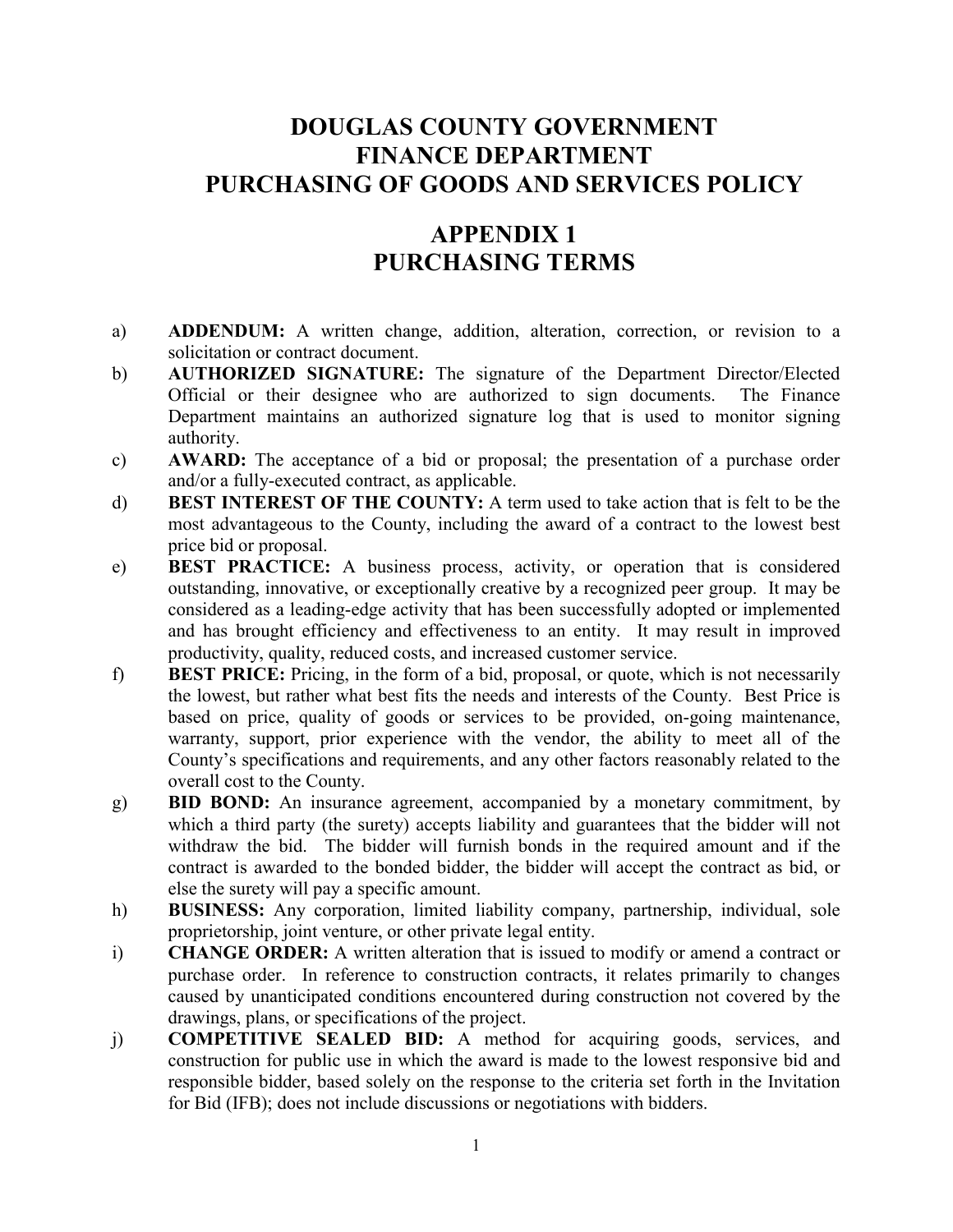- k) **CONE OF SILENCE:** A designated timeframe that prohibits direct communication between suppliers/vendor representatives and County Department Directors/Elected Officials and staff. The cone of silence is designed to protect the integrity of the procurement process by shielding it from undue influences. The cone of silence is imposed on all competitive selection processes beginning with advertisement and ending with the approval/award of said project.
- l) **CONFLICT OF INTEREST:** A situation in which a person is in a position to derive personal benefit from actions or decisions made in their official capacity.
- m) **CONSTRUCTION:** The process of building, altering, repairing, improving, or demolishing any County structure or building or any other County improvements of any kind to any County property.
- n) **CONTRACT:** Any type of agreement, regardless of what it may be called, for the procurement or disposal of supplies, services or construction.
- o) **CONTRACT AMENDMENT:** Any written alteration of specifications, delivery point, rate of delivery, period of performance, price, quantity, or other provision of a contract accomplished by mutual action of the parties of the contract.
- p) **COOPERATIVE PROCUREMENT:** The combining of requirements of two or more public procurement entities to leverage the benefits of volume purchases, delivery and supply chain advantages, best practices and the reduction of administrative time and expenses. Cooperative procurement solutions offer agencies the opportunity to gain needed operating efficiencies as well as hard dollar savings. The demonstrated effectiveness of cooperative procurement to save taxpayer dollars makes it a viable alternative to conventional, independent procurement processes.
- q) **DESIGNEE:** A duly-authorized representative.
- r) **EMERGENCY CONDITION/EMERGENCY PURCHASE:** An emergency/disaster condition is a situation which creates a threat to public health, welfare, or safety such as a situation that may arise by reason of fire, flood, epidemic, pandemic, civil disturbance, equipment failure, or other natural or man-made reasons that may be proclaimed by the execution of a Disaster Declaration (as found in the Emergency Operations Plan). The existence of such conditions creates an immediate and serious need for supplies, equipment, materials, and services that cannot be met through normal procurement methods and the lack of which would threaten the function of County government, or the health, safety or welfare of County residents. A need for an emergency procurement shall waive all existing procurement requirements and shall be limited only to the quantity of those supplies, equipment, materials, or services necessary to meet the emergency.
- s) **ETHICS:** A system of moral principles or values. A code of conduct.
- t) **FREE ON BOARD (FOB) DESTINATION:** Title changes hands from the supplier to the public entity at the destination of the shipment when the public entity signs for the goods; the supplier owns the goods in transit, assumes responsibility for carrier selection, and files any claims for damages incurred during this period. It does not address the responsibility for the cost of transportation (freight charges), which must be specified with the inclusion of additional language.
- u) **FREE ON BOARD (FOB) ORIGIN:** Title changes hands from the supplier to the public entity at the origin of the shipment. In this scenario, the public entity owns the goods in transit, assumes responsibility for carrier selection, and files any claims for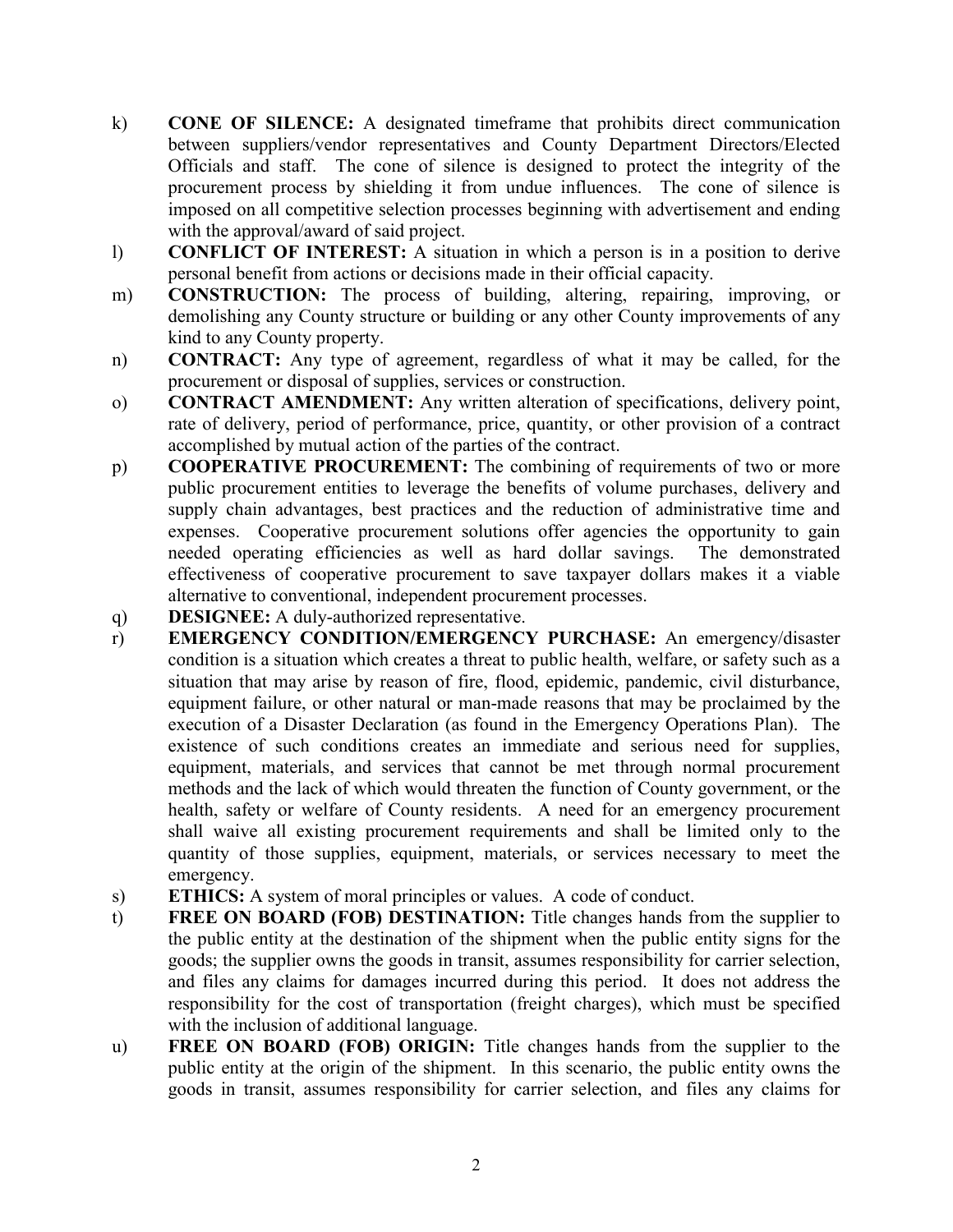damages incurred during this period. It does not address the responsibility for the cost of transportation (freight charges), which must be specified with the inclusion of additional language.

- v) **INVITATION FOR BID (IFB):** A procurement method used to solicit competitive sealed bid responses. Price is the basis for award.
- w) **LEGAL NOTICE:** A public notice/announcement of a forthcoming solicitation generally placed in a newspaper of general circulation.
- x) **LIQUIDATED DAMAGES:** A specific sum stated in the contract to be paid by the party who is in default, or who breached the contract, to the other party in settlement for damages. The key to establishing liquidated damages is reasonableness.
- y) **PAYMENT BOND:** A contract of guaranty executed subsequent to award by a successful bidder to protect the County from loss due to the contractor's inability to pay their suppliers and/or subcontractors who assisted in the performance of the work.
- z) **PERFORMANCE BOND:** A contract of guaranty executed subsequent to award by a successful bidder to protect the County from loss due to the contractor's inability to complete the project (contract) as agreed.
- aa) **POLICY:** A governing set of principles which establish the parameters for an organization to follow in carrying out its responsibilities.
- bb) **PREFERRED VENDOR:** Is a vendor that the County prefers to work with for a variety of different reasons - they may have a long-standing historical knowledge of the project and/or work that is being done or the deciding department/office may feel that they are the most qualified to perform the work. The selection of a preferred vendor usually doesn't follow the formal solicitation process but does include a lengthy justification memo detailing all of the reasons why that vendor should be selected over another vendor that could provide the same type of services for a similar (and sometimes lower) price. The use of a preferred vendor must be well documented and approved by the County Manager.
- cc) **PROCUREMENT:** Purchasing, renting, leasing, or otherwise acquiring any supplies, services or construction. Procurement includes all functions that pertain to the obtaining of any supply, service or construction, including description of requirements, selection and solicitation of sources, preparation and award of contracts and all phases of contract administration. Procurement and Purchasing are used interchangeably.
- dd) **PROFESSIONAL SERVICES:** Services rendered by members of a recognized profession or possessing a special skill. Such services are generally acquired to obtain information, advice, training, or direct assistance.
- ee) **PROPRIETARY INFORMATION:** Subject to the Colorado Revised Statutes Open Records Act, information or data describing technical processes, mechanisms, or operational factors that a business wishes to keep confidential and restricted from public access.
- ff) **PURCHASE ORDER**: Legal authorization to purchase goods/services from a vendor.
- gg) **PURCHASE REQUISITION:** Request from a department/office for a purchase order.
- hh) **PURCHASING:** Purchasing, renting, leasing, or otherwise acquiring any supplies, services or construction. Procurement includes all functions that pertain to the obtaining of any supply, service or construction, including description of requirements, selection and solicitation of sources, preparation and award of contracts and all phases of contract administration. Purchasing and Procurement are used interchangeably.